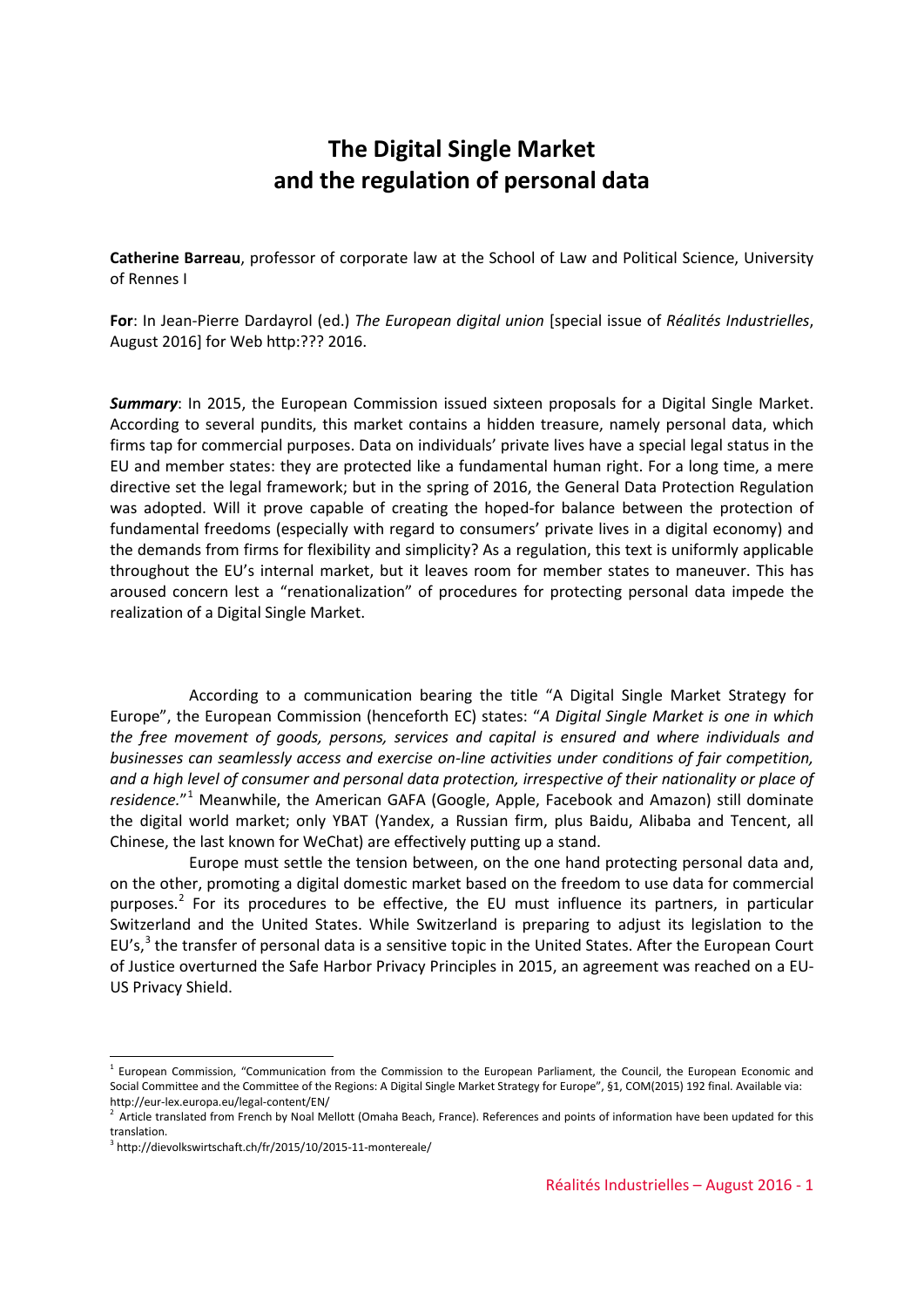After public hearings during the second semester of 2015 were held to gauge stakeholders' opinions, the EC adopted several texts during the first semester of 2016; and other texts are to follow by the end of the year. There has been a delay in adopting certain measures, and several professionals in e-businesses have doubts about the eventual effectiveness of proposed measures. In legal circles, this process has bred scepticism.

As the first part of this article shows, the diffusion of regulations on personal data as part of the Digital Single Market (henceforth DSM) strategy is operational. As shown in the second part however, there are problems with fitting the regulation about protecting personal data into the rationale for an "internal market".

# **The diffusion of rules on personal data as part of the DSM strategy**

The Digital Single Market strategy has three pillars, each of which has three actions that will lead to sixteen measures. At least one action of each pillar has to do with personal data.

#### **The first pillar: Improve the access of consumers and firms to digital services and goods in all of Europe**

This first pillar implies legislation on transborder markets, a reform of copyright law, the identification of potential problems of competition and the harmonization of value-added tax (VAT) systems (to be proposed by the end of 2016).<sup>[4](#page-1-0)</sup> Two proposals for directives were formulated in 2015: the one about on-line sales contracts<sup>[5](#page-1-1)</sup> and the other about contracts for supplying digital contents.<sup>[6](#page-1-2)</sup> Proposals on e-commerce were presented on 25 May 2016, $^7$  $^7$  including one on geographical blockages ("geoblocking") to the growth of markets. $8$ 

The regulation being proposed<sup>[9](#page-1-5)</sup> will ensure that consumers who are trying to purchase goods or services in another EU country (whether on line or by actually going to a store) should not encounter discrimination in prices, sales conditions or methods of payment unless there is objective justification (owing, for instance, to the VAT or legal measures in the public interest). National

http://unedesrevues.lexisnexis.fr/unerevues/pdf/une/cce1607.pdf

<span id="page-1-0"></span><sup>4</sup> A survey by the *Journal du Net* provides interesting figures for understanding the economic stakes: Flore Fauconnier, "La fragmentation législative et logistique entrave l'e-commerce européen", 1 June 2019. Available at:

<span id="page-1-1"></span>http://www.journaldunet.com/ebusiness/commerce/1179389-la-fragmentation-legislative-et-logistique-entrave-l-e-commerce-europeen/ <sup>5</sup> European Commission, "Proposal for a directive of the European Parliament and of the Council on certain aspects concerning contracts for the on-line and other distance sales of goods" of 9 December 2015. Available at:

https://ec.europa.eu/transparency/regdoc/rep/1/2015/EN/1-2015-635-EN-F1-1.PDF

See too: Grégoire Loiseau in *Communication Commerce Électronique*, 2016, comment n°23. Available via:

<span id="page-1-2"></span><sup>6</sup> European Commission, "Proposal for a directive of the European Parliament and of the Council on certain aspects concerning contracts for the supply of digital content" of 9 December 2015. Available at:

https://ec.europa.eu/transparency/regdoc/rep/1/2015/EN/1-2015-634-EN-F1-1.PDF

<span id="page-1-3"></span> $<sup>7</sup>$  European Commission, "Commission proposes new e-commerce rules to help consumers and companies reap full benefit of Single</sup> Market", press release of 25 May 2016. Available at:

<span id="page-1-4"></span>http://europa.eu/rapid/press-release\_IP-16-1887\_en.htm<br><sup>8</sup> European Commission, "First brief results of the public consultation on geoblocking and other geographically based restrictions when shopping and accessing information in the EU", 27 January 2016. Available at:

https://ec.europa.eu/digital-single-market/en/news/first-brief-results-public-consultation-geo-blocking-and-other-geographically-based Geoblocking was illustrated by the Disneyland affair: Jim Brunsden & Duncan Robinson, "Disneyland Paris ditches pricing policy: Theme

park alters policy after criticism non-French visitors faced higher fees", *Financial Times*, 15 April 2016.

<span id="page-1-5"></span> $9$  European Commission, "Proposal for a regulation of the European Parliament and of the Council on addressing geo-blocking and other forms of discrimination based on customers' nationality, place of residence or place of establishment within the internal market and amending Regulation (EC) No 2006/2004 and Directive 2009/(22)/EC", 25 May 2016. Available at:

http://ec.europa.eu/DocsRoom/documents/16742/attachments/2/translations/en/renditions/pdf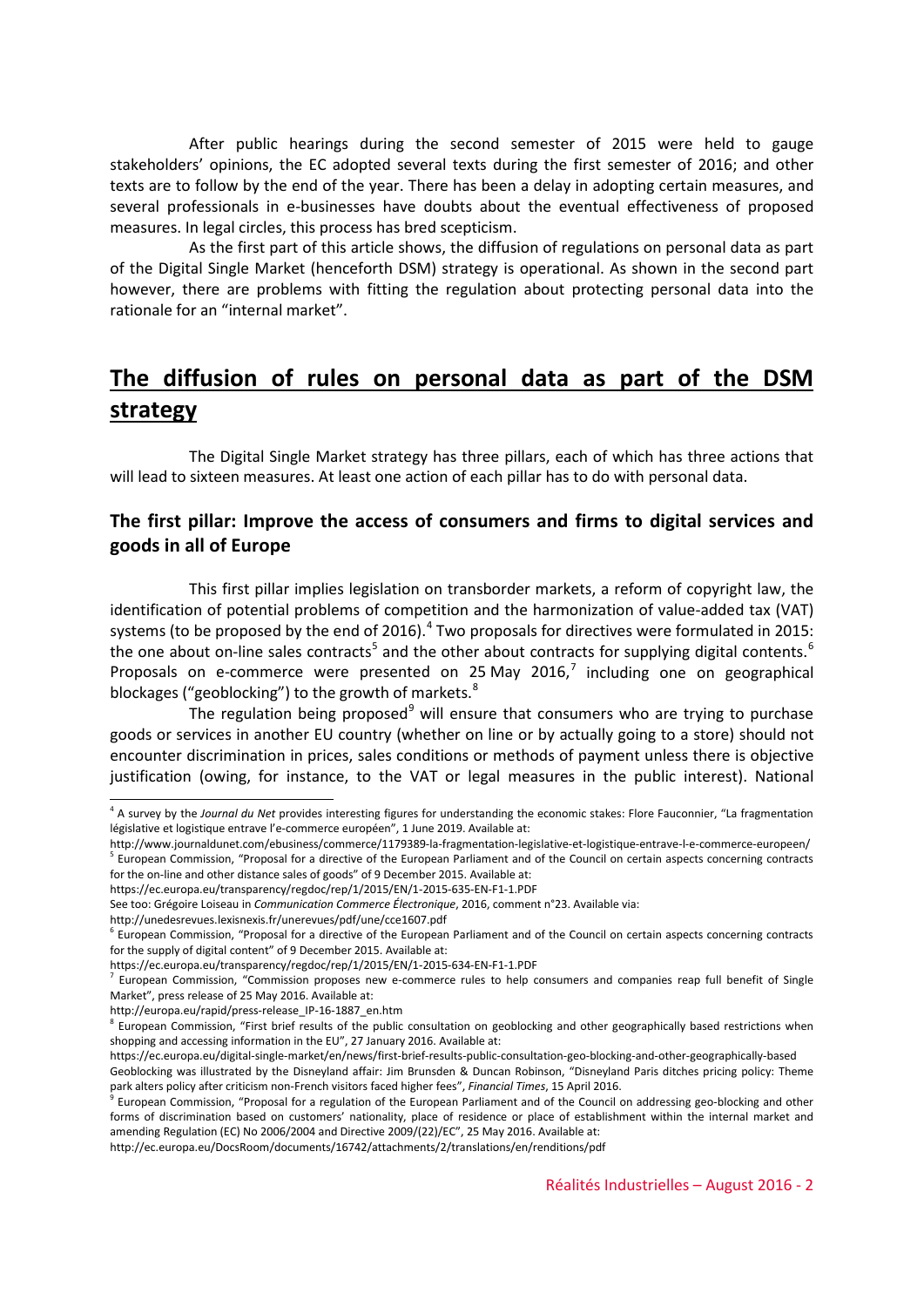authorities will verify whether websites practice geoblocking. To avoid disproportionate charges for firms, the proposal does not provide for delivery everywhere in the Union. Some clauses open exemptions for small business below certain (national) VAT thresholds. Nor are services concerned in transportation, retail financing, the audiovisual<sup>[10](#page-2-0)</sup> and music industries, and e-books. However the regulation will be reviewed at the end of a two-year period; and the question of extending it to cover these branches of the economy may then be brought up again.

The EC has published a communication on an agenda for the "collaborative economy".<sup>[11](#page-2-1)</sup> Platforms<sup>[12](#page-2-2)</sup> must propose services under fair conditions of competition. Member states are asked, under the Commission's supervision, to reexamine and, if need be, modify their legislation by taking into account five orientations: conditions of market access; liability in case of legal problems; protection of users under EU consumer legislation; the "existence of a work relationship"; and the fiscal regulations to be applied.

### **The second pillar: An environment that, favorable to developing innovative services and networks, supports firms while reinforcing the protection of personal data**

By the end of 2016, proposals will have been made for: reforming EU regulations about telecommunications; reviewing the Audiovisual Media Services Directive;<sup>[13](#page-2-3)</sup> analyzing the role of online platforms in the market (transparency of search findings); and establishing a partnership with industry on cybersecurity<sup>[14](#page-2-4)</sup> in technology and the security of on-line networks. The erection of this pillar is well under way. However work on the most important measure for regulating personal data has barely started, namely the modification of the directive on privacy and electronic communications.[15](#page-2-5) The new text containing this modification will have to be articulated with reforms on the protection of personal data.

#### **The third pillar: Maximize the digital economy's potential growth**

This third pillar has to do with issues ranging from the protection of personal data to the free circulation of data and the formation of a European cloud. The Commission presented a first set of measures on 19 April 20[16](#page-2-6)<sup>16</sup> that support and link together national programs for making the shift to digital technology in industry and related services in all sectors. It foresees stimulating

A public survey was on line between 11 April and 5 July 2016.

 $10$  In France, television finances the cinema.

<span id="page-2-1"></span><span id="page-2-0"></span><sup>&</sup>lt;sup>11</sup> European Commission, "Communication from the Commission to the European Parliament, the Council, the European Economic and Social Committee and the Committee of the Regions: A European agenda for the collaborative economy", 2 June 2016. Available at:

http://ec.europa.eu/DocsRoom/documents/16881/attachments/2/translations/en/renditions/pdf

 $12$  Hosting-providers in the sense of the e-business directive 2001/31/CE.

<span id="page-2-3"></span><span id="page-2-2"></span><sup>&</sup>lt;sup>13</sup> The Audiovisual Media Services Directive: "Directive 2010/13/EU of the European Parliament and of the Council of 10 March 2010 on the coordination of certain provisions laid down by law, regulation or administrative action in Member States concerning the provision of audiovisual media services". Available via:

http://eur-lex.europa.eu/legal-content/EN/TXT/?qid=1478947430193&uri=CELEX:32010L0013

On 25 May 2016, the Commission made a proposal for updating the Audiovisual Media Services Directive. See:

<span id="page-2-4"></span>https://ec.europa.eu/digital-single-market/en/news/proposal-updated-audiovisual-media-services-directive <sup>14</sup> The Council validated the compromise on cybersecurity: Council of the EU, "EU-wide cybersecurity rules adopted by the Council", press release of 17 May 2016. Available at:

<span id="page-2-5"></span>http://www.consilium.europa.eu/en/press/press-releases/2016/05/17-wide-cybersecurity-rule-adopted/ <sup>15</sup> The directive on privacy and electronic communications: "Directive 2002/58EC of the European Parliament and of the Council of 12 July 2002 concerning the processing of personal data and the protection of privacy in the electronic communications sector". Available via: http://eur-lex.europa.eu/legal-content/fr/TXT/?uri=CELEX:32002L0058

ec.europa.eu/eusurvey/runner/1710fec6-2226-4116-8bc0-a29829d7e1bf?draftid=7eaa51c7-dac9-4c36-8406-

<span id="page-2-6"></span><sup>7</sup>a465a729f6e&surveylanguage=FR<br><sup>16</sup> European Commission, "Commission sets out path to digitize European industry", press release of 19 April 2016. Available at: europa.eu/rapid/press-release\_IP-16-1407\_fr.htm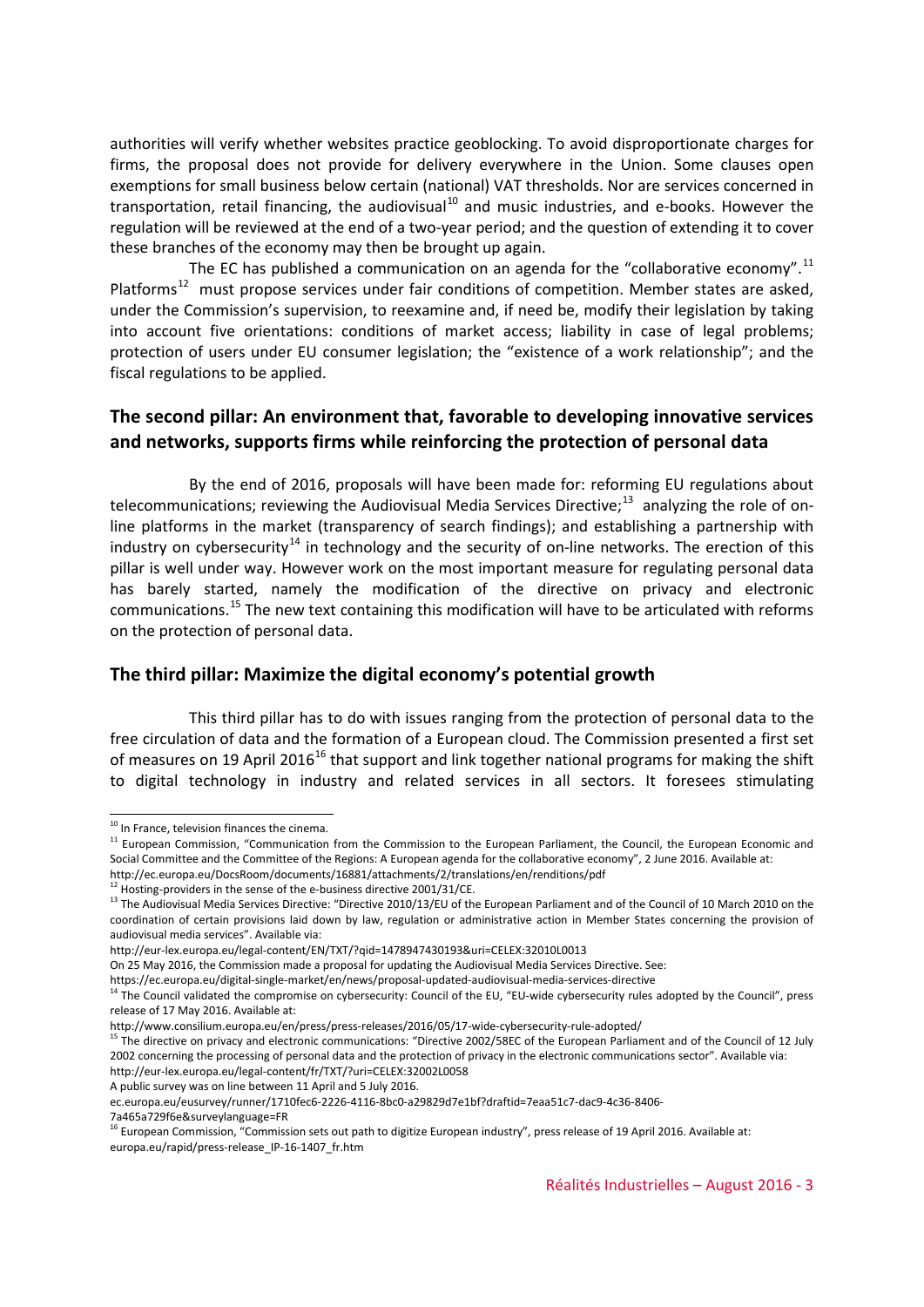investments through strategic partnerships and networks. This has led to modifying the 1995 directive on the free circulation of personal data and the protection of individuals in the case of the processing of personal data.<sup>[17](#page-3-0)</sup> But does this cornerstone of legislative reforms take account of the DSM strategy?

# **The General Data Protection Regulation: Minimal attention to the DMS strategy**

The Maastricht Treaty on European Union (TEU) declared the protection of personal data to be a new fundamental right in line with Article 8 of the Charter of Fundamental Rights of the European Union. Confirming this, Article 16 of the Treaty on the Functioning of the European Union (TFEU) empowers the European Parliament and Council to adopt regulations about protecting persons with regard to the processing and circulation of their personal data. The set of measures on data protection includes a directive about transferring data to the police or judicial authorities.

The General Data Protection Regulation (henceforth GDPR) was published in the *Official*  Journal of the European Union on 4 May 2016.<sup>[18](#page-3-1)</sup> Applicable twenty days after publication, the GDPR will replace Directive 95/46/CE in two years. Recital 171 of its preamble states that the passage from one set of rules to another will not be sudden. The data-processing procedures in use at the time of enforcement of the GDPR will have two years to be made compliant.

Despite its ambition, the GDPR as adopted is a compromise. As a result of intense lobbying with a clearly perceptible influence, the final version differs significantly from draft versions. It leaves an amazing latitude to member states. This represents a risk for the success of the DMS strategy.

## **Though intended to protect data, the GDPR seems, at first sight, hardly favorable to the commercialization of personal data. However certain clauses mention an "internal market".**

Reading the GDPR lets us see the continuity between the old and new regulations. Basic definitions (Article 4) have been carried over; the rights of individuals have been clarified and augmented; and the obligations of data-processors have been updated.

The processing of personal data is not lawful unless the person concerned has given clear and affirmative consent after receiving precise information in simple and clear terms about the purposes of the processing. The person may refuse profiling and invoke a right to be forgotten ("right to erasure"), which has more solid grounds than the "right to delinking" validated by the Court of Justice of the European Union (CJEU) in its Google ruling. The GDPR enshrines the right to data portability (in particular, when changing providers). Exercising these rights is for free. Strict conditions have been set for transferring data collected in third countries.

<span id="page-3-0"></span><sup>&</sup>lt;sup>17</sup> "Directive 95/46/EC of the European Parliament and of the Council of 24 October 1995 on the protection of individuals with regard to the processing of personal data and on the free movement of such data". Available via:

http://eur-lex.europa.eu/legal-content/EN/TXT/HTML/?uri=CELEX:32002L0058&from=fr

<span id="page-3-1"></span><sup>18</sup> General Data Protection Regulation: "Regulation (EU) 2016/679 of the European Parliament and of the Council of 27 April 2016 on the protection of natural persons with regard to the processing of personal data and on the free movement of such data, and repealing Directive 95/46/EC". Available via:

http://eur-lex.europa.eu/legal-content/EN/TXT/?qid=1478961410763&uri=CELEX:32016R0679

L119 in the *Journal*. Available via:

http://eur-lex.europa.eu/legal-content/EN/TXT/?uri=OJ:L:2016:119:TOC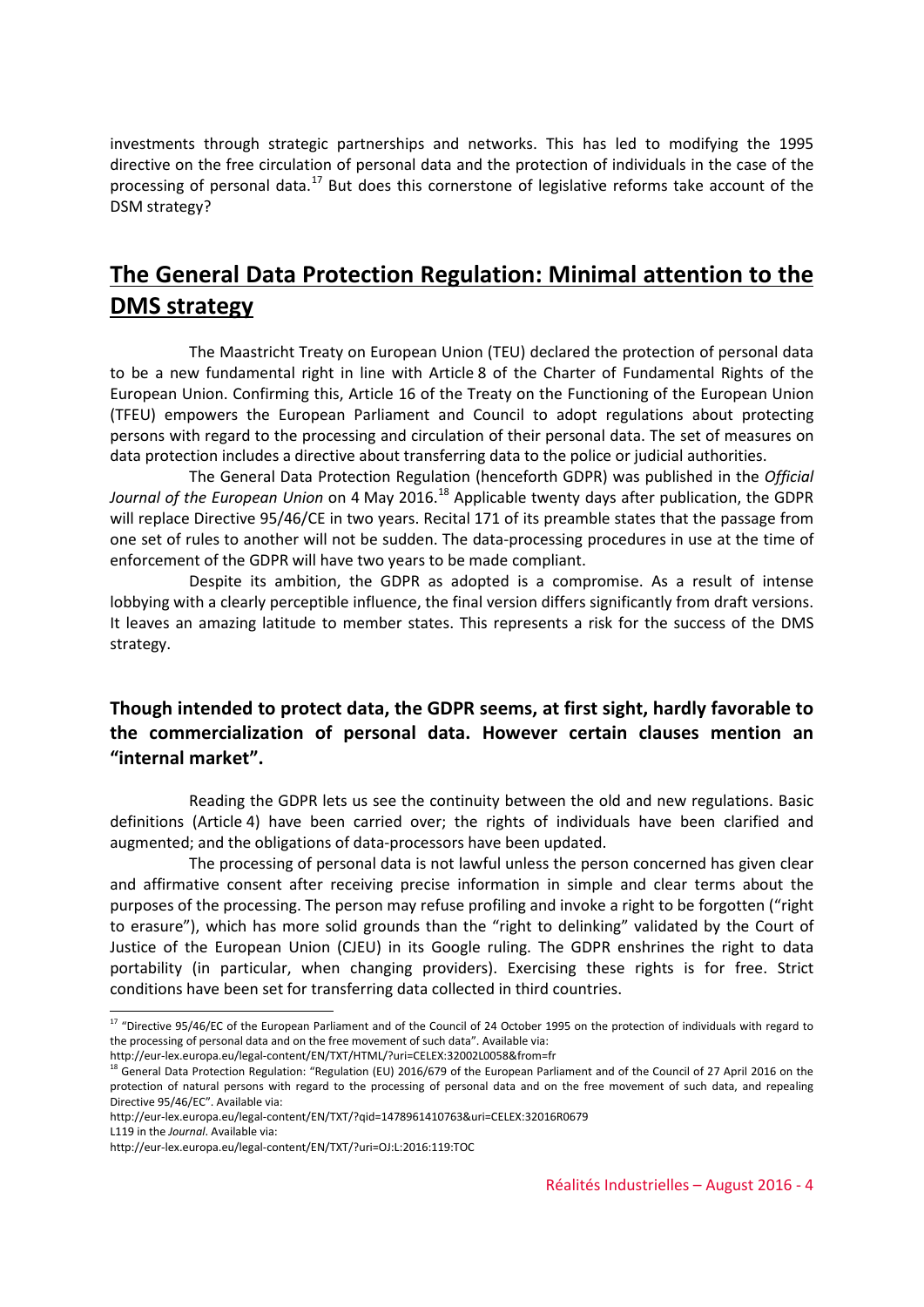In parallel, when designing data-processing techniques, firms must protect the data though "*privacy by design*", which sets the principle of security as the default. They are held to appoint "*data protection officers*", adopt codes of conduct, follow certification procedures and notify security holes to supervisory authorities and the persons concerned. Depending on the violation, if confirmed, an administrative fine may be set of up to ten or twenty million euros or, in the case of a firm, of from 2% to 4% of its total annual sales worldwide during the preceding period (the highest amount being retained).

These rules attest to the determination not only of the Commission but also of nonprofit organizations, as expressed during public hearings, to restore to individuals control over their own data. Doubts have been voiced about how effective these rules will be. Will the rules about consent be applied, given that, nowadays, the consent requested seems illusory?<sup>[19](#page-4-0)</sup> Is privacy by design an effective technique,<sup>[20](#page-4-1)</sup> given that "pseudonymization" does not provide real protection?<sup>[21](#page-4-2)</sup> Nor does the GDPR settle the issues related to big data.<sup>[22](#page-4-3)</sup>

Firms have not objected very much to the GDPR. According to some studies, they are not even aware of it. Nor did its publication arouse much attention, at least not in the French press.

The GDPR provides an auspicious framework for the DMS strategy. For instance, the clauses on its extraterritorial application endow firms with new means for resisting the GAFA.

The GDPR applies to parties responsible for processing data that are established in the European Union or, too, outside the Union if this processing involves data about EU residents (Article 3). This significantly new provision will reinforce the EU's authority in negotiations with firms and public authorities outside the Union. Non-EU countries might see it as a violation of their sovereignty. Bear in mind, however, that the supervisory and regulatory powers of the EU and its member states cannot be exercised outside EU borders. Even though the situation resulting from the Google jurisprudence has now been clarified, European firms still cannot hope to stand on an equal footing with the American giants.

Although Article 27 stipulates that the "*controllers*" or "*processors*" of personal data established outside the EU must "*designate in writing a representative in the Union*", this obligation applies neither to occasional data-processing nor to public authorities. Instead of making EU regulations more effective, this article, given the fuzziness of its first exception, might be a cause of legal insecurity, since it lets to foreign firms the diligence of determining whether or not they meet up to the GDPR's obligations. The political dimension explains the general formulation used for the second exception. Any other solution would have occasioned major diplomatic problems. The only way to ensure the protection of personal data is to adopt in a far-off, uncertain future an international convention on the topic.

Firms will benefit from a "*one-stop-shop mechanism*". They will have dealings with a single supervisory authority in charge of applying the GDPR. This simplification is a blessing for the small and medium-sized firms that do not fall under the general exemption foreseen under Article 30-5 for firms or organizations with fewer than 250 employees. EU institutions, member states and their supervisory authorities are, however, advised to take into consideration the "*specific needs of micro, small and medium-sized enterprises*". This is an invitation for member states to take advantage of the room to maneuver allowed under the GDPR.

<span id="page-4-0"></span><sup>19</sup> M. Boizard, "Le consentement à l'exploitation des données à caractère personnel: une douce illusion?", *Communication Commerce Électronique*, 3(6), March 2016.

<sup>20</sup> A. Rallet, "De la 'privacy by design' à la 'privacy by using'", *Regards croisés Droit/économie*, *Réseaux*, 89, pp.15-46, 2015.

<span id="page-4-2"></span><span id="page-4-1"></span><sup>21</sup>wiki.laquadrature.net/Synth%C3%A8se\_du\_r%C3%A8glement\_sur\_la\_protection\_des\_donn%C3%A9es/en

<span id="page-4-3"></span><sup>22</sup> S. Vulliet-Tavernier, "*Big data* et protection des données personnelles: quels enjeux? (éléments de réflexion)", *Statistique et société*, 2(4), p.27ff. December 2014; and V. Mayer-Schönberger, "La Révolution *big data*", *Politique étrangère*, 4, pp.69-81, 2014.